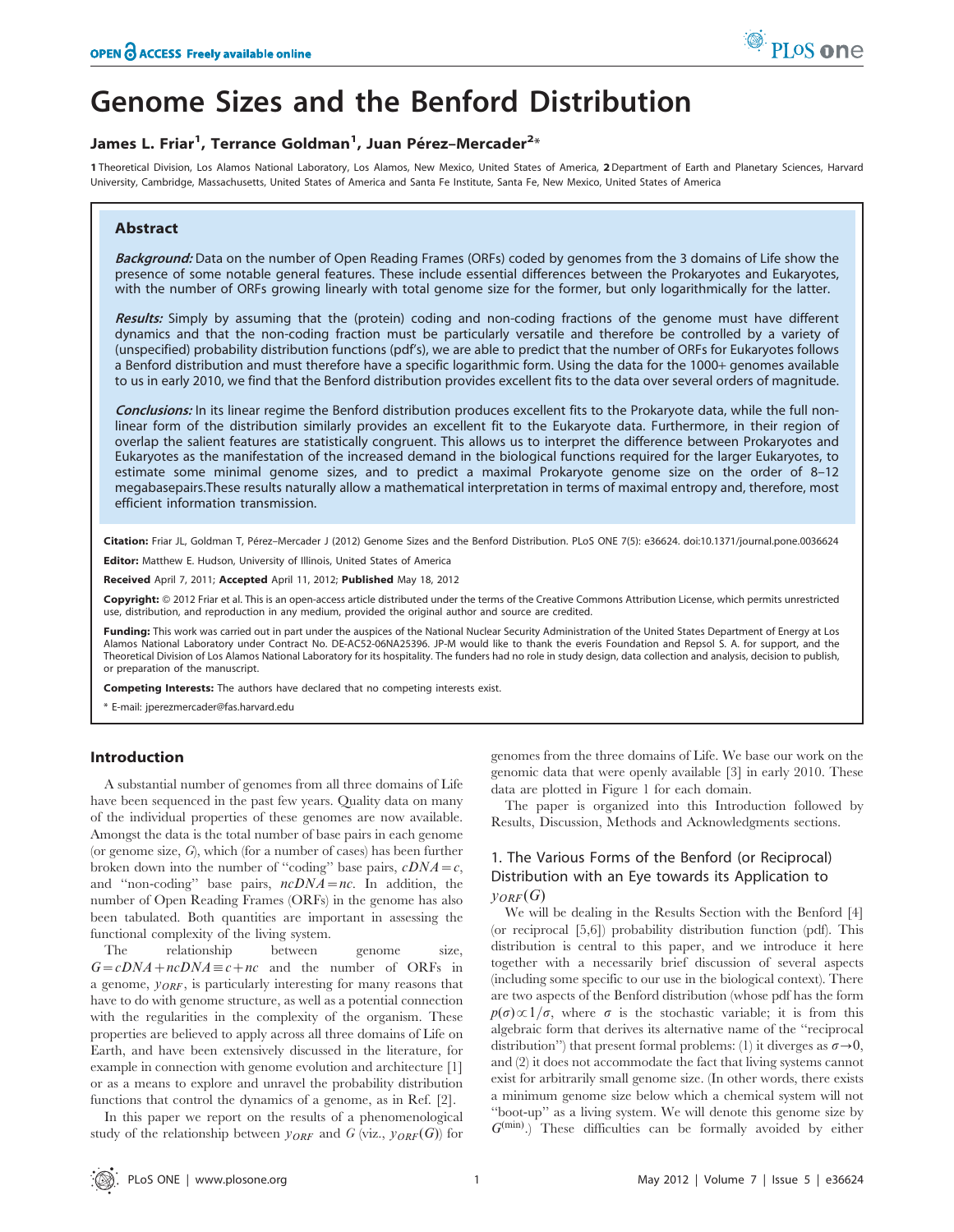

Figure 1. The Number of ORFs in Each Genome vs. Genome Size for the Three Extant Domains of Life on Earth. The points are data from 1128 genomes available on the GOLD database [3] in early 2010. In this log-log plot, the x-axis represents the genome size (G) in kilobasepairs. For each genome we plot on the y-axis the number of ORFs quoted for the genome in the above database. In order to facilitate comparisons, we have drawn a red diagonal line on a vertical/horizontal scale where 1 vertical axis unit corresponds to 1 kbp on the horizontal axis. The Prokaryotic genomes cluster around this (slope = 1) line. The fit to the Prokaryotes given by Eqn. (6) is represented here as a cyan line. The dashed line represents the best fit to the Eukaryotic ORFs and corresponds to a Benford distribution, Eqn. (11), if we neglect the statistically insignificant contribution from the combination of the first two terms,  $y_{ORF}^{(min)}-A\cdot\ln(1+G^{(min)}/B)$ . Note the wide range of genome sizes that the fit accommodates. See the Discussion Section regarding the right-hand axis. doi:10.1371/journal.pone.0036624.g001

introducing a cut–off in the denominator of the standard Benford pdf, as will be done in Eqn. (9), or by choosing appropriate limits of integration over the Benford pdf. Both procedures must yield the same result for  $y_{ORF}(G)$ , and we demonstrate this next with the standard notation used for ''the law of significant digits'', which is the oldest and best-known application of Benford's law [4] (see also the last reference in [7–9]).

Assuming that the Benford distribution applies to  $y_{ORF}$  as a function of G, we can formally write  $y_{ORF}(G)$  (for  $G \geq G^{(\min)}$ ) as an integral between appropriate limits of the Benford pdf:

$$
y_{ORF}(G) = y_{ORF}(G^{(\min)}) + A \int_{B+G^{(\min)}}^{B+G} \frac{d\sigma}{\sigma}, \qquad (1)
$$

where  $B$  is the same parameter introduced later in Eqn. (9) and  $y_{ORF}(G^{(\min)})$  is the number of ORFs corresponding to the assumed minimal genome size,  $G^{(min)}$ , and physically measures the minimal number of ORFs needed to ''boot-up'' a minimal living system (L/S). (Unfortunately, we are not able to provide any details on the nature of these ORFs or on how they operate.) Note that the integral vanishes for  $G=G^{(\min)}$  (as it must for consistency) and there is no problem for small values of  $\sigma$  if either B or  $G^{(\min)}$  is non-vanishing. Equation (1) (with  $G^{(\min)}$  set to zero) can be recognized as the basic form that is used to derive Benford's Law (the "law of significant digits" [4]) from the eponymous distribution [10].

Performing the integral in Eqn. (1) and using the notation  $y_{ORF}(G^{(min)}) \equiv y^{(min)}_{ORF}$  leads immediately to

$$
y_{ORF}(G) = \left\{ y_{ORF}^{(min)} - A \cdot \ln(1 + G^{(min)}/B) \right\} + A \cdot \ln(1 + G/B), \quad (2)
$$

which is Eqn. (11) of the paper. This establishes the equality of the two ways of parametrizing the Benford distribution.

# 2. Some Selected Properties of the Benford (or Reciprocal) Distribution

In this paper we make use of several known properties of the Benford distribution and we list them here for convenience. Their proof and discussion as well as further references can be found in Refs. [5–11].

These properties are the following:

- (a) if the sizes of a stochastic variable,  $s(k)$ , are classified by their rank  $k$  in that distribution and are geometrically distributed, then the pdf of that stochastic variable as a function of the size,  $p(s)$ , must be the Benford distribution;
- (b) the errors generated during the combination of quantities distributed according to the reciprocal distribution are smaller than the ones generated if the quantities were uniformly distributed;
- (c) the random combination of stochastic quantities selected from a stochastic combination of pdf's produces a stochastic variable that is distributed according to the Benford distribution, and
- (d) if one combines two stochastic variables through independent or mutually exclusive processes, and one of them is Benford distributed, the resulting effective stochastic variable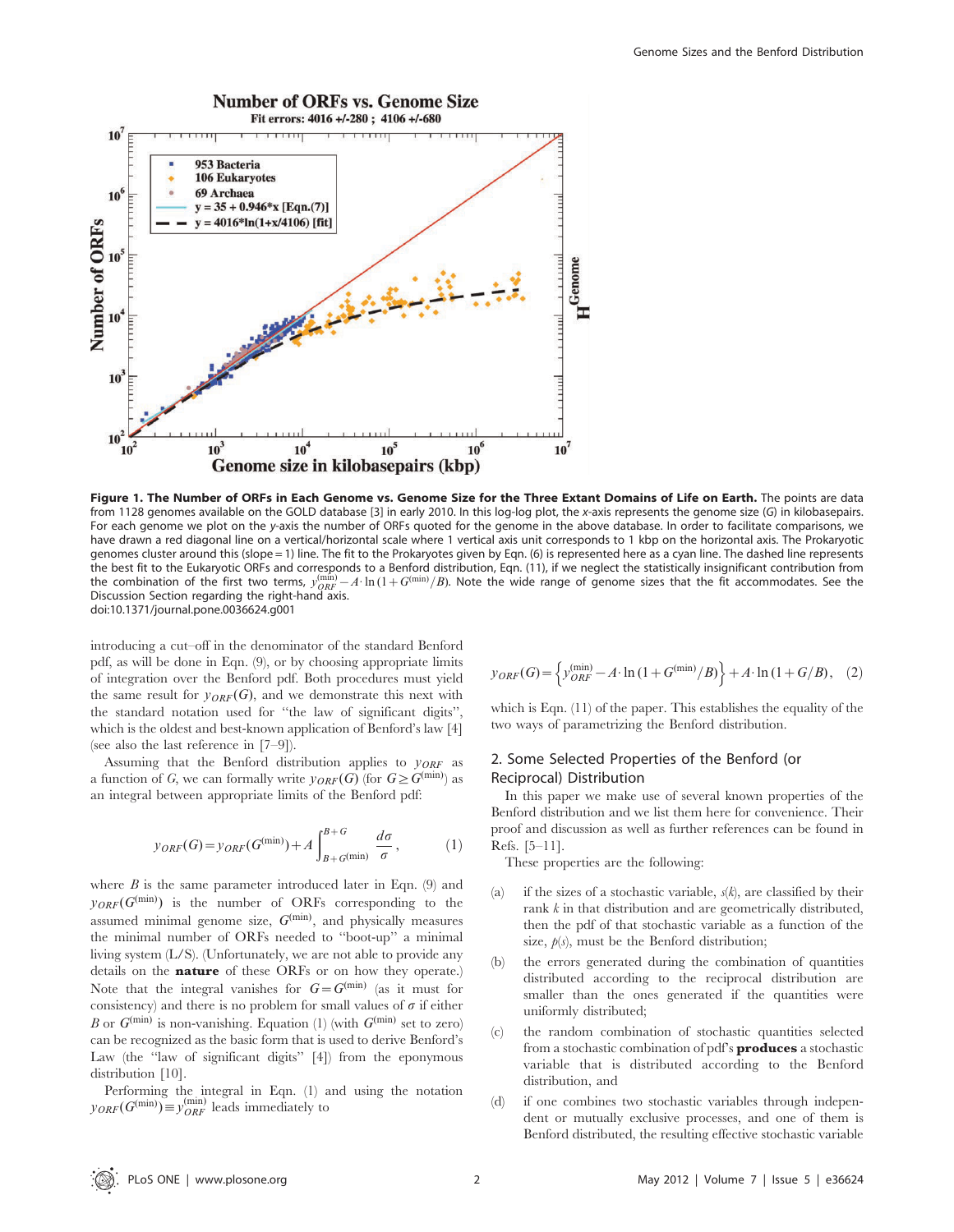for the combined process is Benford distributed. This was referred to by Hamming [5,6] as the ''persistence'' property of the reciprocal distribution.

It is this combination of properties that prompted us to focus on the Benford distribution introduced above and in the phenomenological fits to data performed below.

Property (a) above follows from the general relationship existing between rank and size and the application of the inverse function theorem. Its proof can be found in [10].

Since  $d(uv) = u dv + v du$ , the error resulting from multiplying rounded numbers is dominated by the first significant digits of the numbers being multiplied. However, [11], as the Benford distribution favors the smaller first digits, it follows that the Benford distribution tends to produce less error than if the first digits were uniformly distributed. Property (b) then follows.

Property (c) is quite remarkable and is the consequence of a theorem in probability theory proven by T. Hill in 1995 [7,8], implying that the reciprocal or Benford distribution is in a sense ''the distribution of distributions.'' Unlike the case of property (d) below, the proof of this deep theorem is technically quite demanding. It holds under very general conditions and explains a large body of facts known to apply to Benford distributed data. The theorem can be regarded as the analogue for pdf's of the situation in the Central Limit Theorem (CLT), which relates the law of large numbers for independent and identically distributed (iid) stochastic variables to the Gaussian distribution. In the CLT the superposition ''of a large number of iid random variables with finite means and variances, normalized to have zero mean and variance 1, is approximately normally distributed.'' Here one has a large number of pdf's instead of iid stochastic variables. This theorem is general and applies to any stochastic system.

Property (d) is also remarkable. It follows from the fact that the arithmetic combination of two stochastic variables via multiplication, division, addition or subtraction involves the product or the sum of their respective pdf's. Carrying this out in detail [5,6] shows that if one of the pdf's is the reciprocal distribution, due to the properties of the integral of  $1/x$ , the resulting distribution for the combination is again the reciprocal.

In summary, the Benford distribution is then associated with geometrically distributed quantities, generates lower error rates in the combination of quantities than the uniform distribution, is ''persistent'' (or ''contagious'') and is the distribution for a random mixture of stochastic variables chosen at random.

## Results

## 1. Phenomenological Fits

A fit to the 953 data in the domain of Bacteria reveals that the functional form

$$
y_{ORF}^{\text{Bacteria}}(G) = y_{ORF}^{B,0} + A_B \cdot G \,, \tag{3}
$$

with  $y_{ORF}^{B,0} = 27 \pm 9$  ORF and  $A_B = 0.943 \pm .005$  ORF/kbp provides an excellent fit with an r-parameter of 0.988. (Unless otherwise explicitly stated, G will be expressed in kilobasepairs. Refer to the Methods Section of the paper and the Material S1 for a description of fitting methods and assumptions.)

A similar fit to the 69 Archaea data yields

$$
y_{ORF}^\text{Archaea}(G) = y_{ORF}^{A,0} + A_A \cdot G,\tag{4}
$$

with  $y_{ORF}^{A,0} = 231 \pm 57$  ORF and  $A_A = 0.946 \pm .030$  ORF/kbp and an r-parameter of 0.967.

The 106 data for the Eukaryotes are well represented when fit to

$$
y_{ORF}^{\text{Eukaryotes}}(G) = y_{ORF}^{E,0} + A_E \cdot \ln(1 + G/B_E), \qquad (5)
$$

with  $y_{ORF}^{E,0} = -95 \pm 140$  ORF,  $A_E = 3926 \pm 310$  ORF,  $B_E=3717\pm860$  kbp and an *r*-parameter of 0.947. (A fit to the functional form  $y_{ORF}^{\text{Eukaryotes}}(G) = y_{ORF}^{E,0} + A_E \cdot \ln(G/B_E)$  does not do as well, especially for the smaller Eukaryotes.)

It is worth noting several features of these data and fits as plotted in Figure 1. We see

(i) that the Archaea (A) and Bacteria (B) line up together on a common curve, and that most of the Archaea are in the central portion of a joint (with the B's) Prokaryote (P) line. However, since the A and B fits share the same functional form, Eqns. (3) and (4) with equivalent slopes, we can also fit their combined data. This yields

$$
y_{ORF}^{\text{Prokaryotes}}(G) = y_{ORF}^{P,0} + A_P \cdot G , \qquad (6)
$$

where  $y_{ORF}^{P,0} = 35 \pm 9$  ORF and  $A_P = 0.946 \pm .005$  ORF/kbp are the values corresponding to a best fit with  $r = 0.987$ . (The fact that Archaea lie in the **central** portion of the Prokaryote (P) line could be partly due to bias in organism selection when the sequencing was done. We attribute significance to the fact that Archaea and Bacteria line up along the diagonal of the plot.)

One also notices that

(ii) the quantity  $y_{ORF}^{(min)}$  for Prokaryotes corresponds to  $y_{ORF}^{Prokaryotes}(G_{n.o}^{(min)})$  in Eqn. (6). But the tiny value of the straightline offset,  $y_{ORF}^{p,0}$ , strongly suggests that the slope term,  $A_P \cdot G^{(\text{min})}$ , dominates and therefore without an additional scale to discriminate between the two terms in that equation it is impossible to produce an estimate for  $y_{ORF}^{(min)}$ . However, as will be seen in Results Section C, a combined analysis of all data provides such a scale and leads to a bound for Eukaryotes,  $y_{ORF}^{(\text{min})} < 167 \pm 400 \text{ ORF}$ . This is dominated by the slope term with the large uncertainty being dominated by the uncertainties for Eukaryotes. If we assume that the  $G^{(\min)}$  values for the two domains are comparable, we can expect a bound for Prokaryotes commensurate with that for Eukaryotes given just above. In Eqn. (24) below we estimate  $G^{(\min)}$ to be  $90\pm130$  kbp, which is consistent with the arguments above.

(iii) At the other end of the **essentially** straight line where Prokaryotes lie, their genome size is limited to roughly 10–13 megabasepairs (Mbp). As will be seen below, this feature can be approximately understood in ''simple'' terms and may be related to the fact that Prokaryotes are not equipped (complex enough) to deal with the issues of non-linearity in the coding that would be needed in order to maintain a longer (and, therefore, in principle a more ''capable'') genome.

Finally, we notice that

(iv) while the smaller-genome Eukaryotes (E) are very close to the P-line (including some genome sizes smaller than the largest Prokaryotes), as  $G$  grows the E's **begin to depart** noticeably from the straight line and linear regime into a non-linear regime well characterized for all Eukaryotes by  $y_{ORF} \propto \ln (G/B)$ . This occurs at around the same value where the ratio  $ncDNA/cDNA$  becomes  $\geq$  1 (cf. [2,12,13]). Furthermore, although we do not show it in our plot, the data [3,2,12,13] clearly indicate that for those Eukaryotic genomes where the  $ncDNA$  fraction is quoted in the databases. one sees the well-known fact that most of the genomic material is in the form of ncDNA, which (eventually) dominates by orders of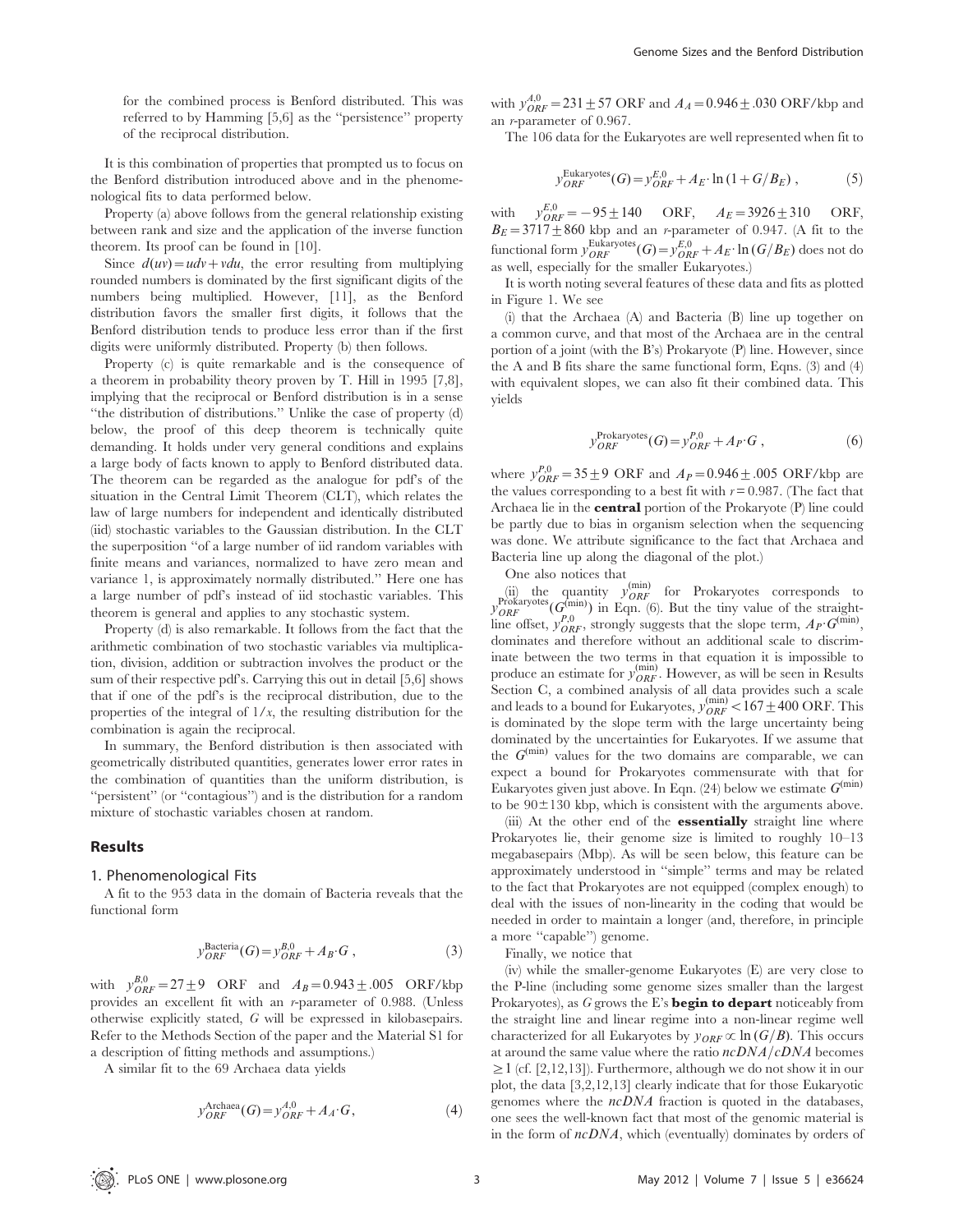magnitude over the  $cDNA$  component as the total genome size increases.

The features listed above can be accommodated, accounted for and unified in a natural way by the properties of the Benford (or reciprocal) distribution if the pdf for ORFs as a function of full genome size is the Benford distribution. We briefly argue and motivate this in the next subsection.

# 2. The Origin of the Benford Distribution for the Distribution of ORFs in a Genome as a Function of Full Genome Size

2.1. The cell environment is stochastic. The detailed processes occurring within a cell are stochastic, as they take place in a complex and noisy physico-chemical environment [14–16]. Then, just as for any ensemble of molecules (or any other many– body system) genome dynamics can, in principle, be described by statistical mechanics [16], where the central object for the description of the dynamics is the probability distribution function (pdf) for the stochastic variable involved in the process under study [17].

For the genome, this pdf must take into account the many (and very different) processes that occur under the control of the genome, including how the nature of those processes changes as a function of genome size or as time elapses and/or both the internal and external environments change. We also note that in general, there is a positive correlation between genome size and organismic complexity or functions, so that a larger genome size brings with it the potential for more functions. This will affect how the larger number of base pairs contribute to the effective dynamics of ORFs and, therefore, their pdf as a function of full genome size  $p_{ORF}(c+nc)$ .

2.2 ORFs (Open Reading Frames). ORFs are defined [18,19] as stretches of genome DNA base pairs contained between a start and a stop codon. They contain **all** of the  $cDNA$  in the genome, but may also contain some pieces of ncDNA, such as introns, which (primarily) in Eukaryotes intersperse the stretches of cDNA between the ORF's start and stop codons.

An ORF is the part of a protein-coding gene that is translated into protein. ORFs are present in genomes from all three domains of Life. ORFs have special physical relevance due to the fact that they carry all of the  $cDNA$  in the genome. ORFs are first converted to pre- $mRNA$  and then further converted to  $mRNA$  in the process of transcription. Eventually the information originally present in ORFs is translated into functional RNA and proteins. (We note that since ORFs contain all the  $cDNA$  in the genome they carry **at least** as much information as is contained in the cDNA fraction of the genome).

Of course the transmission of information from ORFs to  $mRNA$  and on to protein and functional  $RNA$  is an extremely complicated process. However, for our present purposes where we are interested in their overall effective pdf, it is only necessary to notice (independent of the specific details) that the processes of evolution in the nature of biological function must be closely related to the evolution of the number of ORFs within a genome.

2.3. ORF phenomenology differs between Prokaryotes and Eukaryotes. The number of ORFs is also sensitive to the amount of  $ncDNA$  in the genome. Although ORFs are present in all domains of Life, their phenomenology in Prokaryotes and Eukaryotes is markedly different. For example, in relation to genome size (and its various components), it is known that for Prokaryotes the number of ORFs per mRNA is **greater** than 1, whereas for Eukaryotes the number of ORFs per mRNA is, on average, only **slightly larger** than 1. In Prokaryotes several ORFs with their proteins are transcribed into a single mRNA. In Eukaryotes one ORF corresponds essentially to one mRNA [18].

It is also well known that the ratio of the  $cDNA$ –component to the  $ncDNA$ –component in a genome differs substantially between Prokaryotes and Eukaryotes. One observes (see, for example,  $[1,12,13]$  that

$$
\left(\frac{cDNA}{ncDNA}\right)_{\text{Prokaryotes}} \gg \left(\frac{cDNA}{ncDNA}\right)_{\text{Eukaryotes}} \tag{7}
$$

for all but the largest Prokaryotes. Put together with the remark from the preceding paragraph, this implies that the probability distribution function for ORFs in a genome **must** depend not only on the amount of cDNA but also on the ncDNA fraction of the genome and how they are apportioned.

Therefore, in developing the pdf  $p_{ORF}(c,nc)$ , from which the number of ORFs in the genome can be computed, one must consider the coupled influence of cDNA and ncDNA in describing the functionality of ORFs. (The pdf for ORFs as a function of **only** the *cDNA* fraction of the genome was inferred for a species from each of the three Domains of Life in Ref. [20]. There it was found to be expressible in each case as the superposition of two mutually exclusive pdf functions.)

That is, ORF dynamics depends on **both** the  $cDNA$  and the ncDNA components of the genome and not only on the cDNA component.

2.4. Evolution and the proliferation of gene functions. During the course of evolutionary history there has been a proliferation of gene functions (as compiled, for example, in Gene Families). This is the result of the four forces of evolution [1] acting on living systems. Through both adaptive and non-adaptive processes evolution gives rise within the physico-chemical environment of the living system, its ecological neighbors (of the same or different species) and the external environment, to new genes that enable the necessary functions to support Life. That is, new ORFs are also generated.

The incorporation of new genes and gene functions into the genome is generally the result of the evolution of pre-existing genes and functions. The extra underlying base pairs come, for example, from the relatively frequent **duplication** of regions in the genome that may have contained one or more genes [21]. Thus, as evolution takes place there are additional base pairs, both as  $cDNAs$  and  $ncDNAs$  of different types, which bring with them the potential for new and/or enhanced (biological) functions in larger genomes (for example related to development and genomic regulation). A qualitative description of some of the most important known properties of ncDNA is available in many current textbooks such as References [19,22].

But as genome size increases (in addition to the above) one can anticipate that the increase in genome length will eventually induce non–linearities as well as generate an enrichment of the interactions between the various DNA components and their functions in some non–trivial ways as more (biological) functions are implemented (see refs. [23], [24] and [12,13]). Furthermore, biological functions are usually related to domains in proteins (segments of ORFs), which during genome evolution are subject to rearrangement. In fact, domains act as modules and, in Eukaryotes, they are particularly combined into multiple forms in multi–domain proteins [25]. This rearrangement, particularly enhanced in Eukaryotes, could synergistically increase the functional repertoire encoded in the genome and therefore involve non–linear information control.

In view of this, it is therefore reasonable to infer that a larger genome size entails a concomitant **increase** in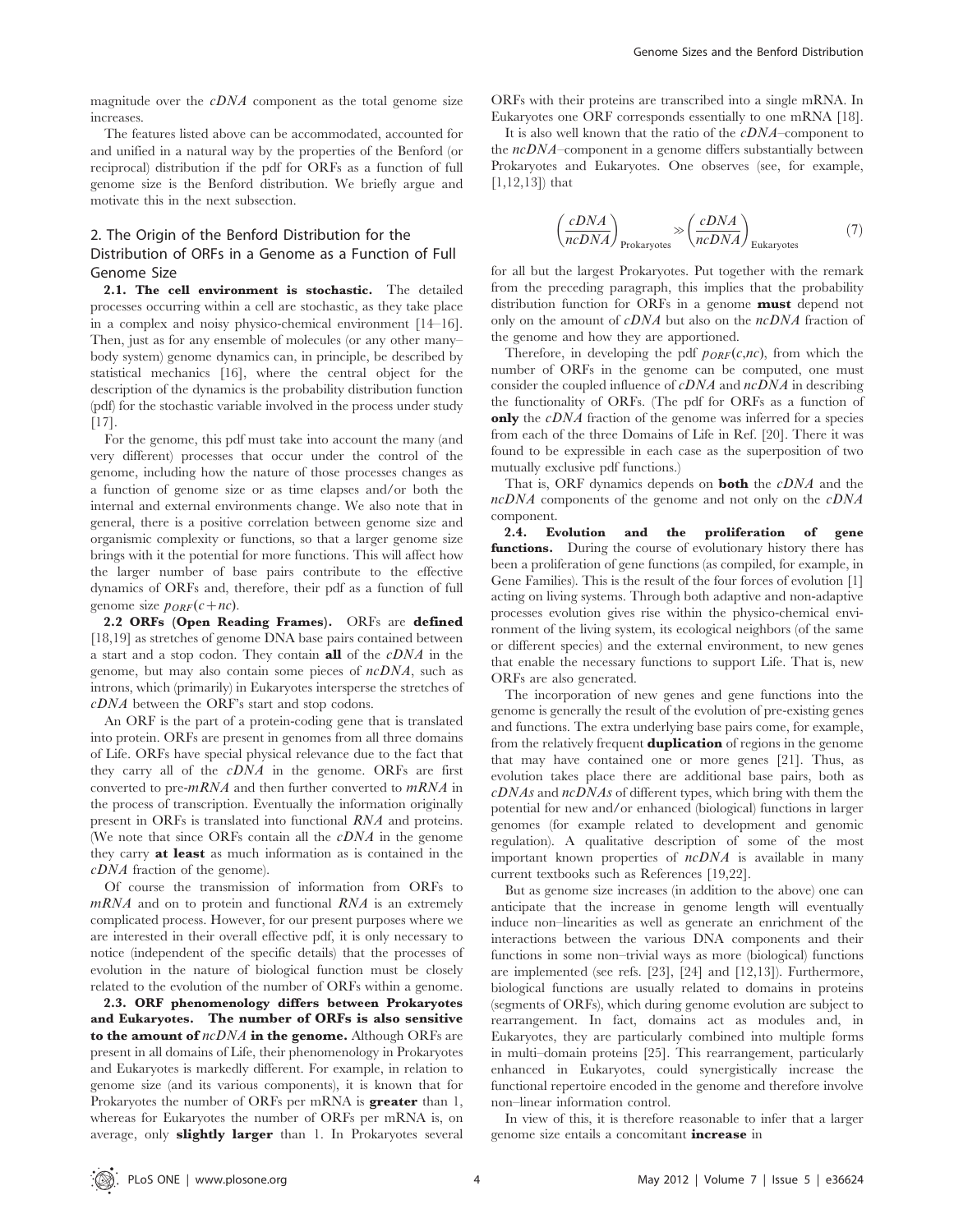(b) the number of chemical processes that are controlled by the genome.

Since ORFs and genes are closely related, fulfilling these requirements has important consequences for the statistical mechanics of ORFs and hence their pdf. In this context, (a) implies an increase in the number of distinct pdfs for the base pairs that must combine in order to account for the statistical mechanics of the genome, while (b) implies an increase in the probability of errors taking place as a result of non-linearity, error combination and accumulation. The latter expresses the biological fact that segments of ORFs (domains) combine to produce further complexity, without recourse to de novo ORF invention.

2.5. Putting the above together. We have seen that during evolution the combination of adaptive and non-adaptive processes leads to changes in genome size that accompany deep modifications to living systems. These functional changes affect gene number, total genome length and the proportion of cDNA-toncDNA packed inside the genome, which may be expected to lead to speciation and beyond.

All these changes of course naturally have a reflection on the statistical mechanics of the genome. And more specifically on  $p_{ORF}(c,nc)$ , the pdf for ORF number as a function of full genome size. This function reflects the changes taking place in the stochastic dynamics of the genome albeit at a very general level. However, in view of properties (a) and (c) listed in Introduction Section B, the combination of gene duplication and the emergence of new functions during the evolutionary process can be incorporated into ORF phenomenology if  $p_{ORF}(c,nc)$  is related to the Benford distribution.

Furthermore, once the Benford distribution for ORFs sets in, its persistence (property (d)) ensures that it will dominate other effective distributions (e.g., uniform, normal or Poisson) while, in view of property (b), also mitigating the size of errors in the combination of functions.

Thus multiple lines of argument lead to the same conclusion: the distribution of ORFs as a function of genome size, G, should follow a Benford distribution.

2.6. A proposal for the pdf of the number of ORFs in **a genome.** The above then suggests that we write

$$
\tilde{p}_{ORF}(c,nc) = \frac{A}{G} = \frac{A}{c+nc} ,
$$
\n(8)

with  $A\geq 0$ .

However, as written, the above pdf has two problems for any application to living systems: (1) it diverges as  $G \rightarrow 0$  and (2) it does not accommodate the fact that living systems cannot exist for arbitrarily small genome size. These two difficulties can be addressed by a straightforward generalization of the form given in Eqn. (8) for the Benford pdf, namely, by introducing a new  $p_{ORF}(c,nc)$  defined as

$$
p_{ORF}(c,nc) = \frac{A}{B + (c + nc)},
$$
\n(9)

with A,  $B>0$ . The value of  $y_{ORF}(G)$  is then given by

$$
y_{ORF}(G) = y_{ORF}(G^{(\min)}) + \int_{G^{(\min)}}^{G} dg \cdot \frac{A}{B+g} ,\qquad (10)
$$

where  $y_{ORF}(G^{(\text{min})}) \equiv y^{(\text{min})}_{ORF}$  is the number of ORFs corresponding to the minimal genome size,  $G^{(min)}$ . Performing the integral in Eqn. (10) gives

$$
y_{ORF}(G) = \left\{ y_{ORF}^{(\min)} - A \cdot \ln(1 + G^{(\min)}/B) \right\} + A \cdot \ln(1 + G/B) \quad (11)
$$

for the number of ORFs in a genome of size  $G \geq G^{(\min)}$ , and is identical to what we derived in Eqn. (2).

Dropping the statistically insignificant combination of the first two terms in Eqn. (11) gives the best fit to the data for Eukaryotes:  $A=4016\pm280$  ORF and  $B=4106\pm680$  kbp, which corresponds to a slope for small G of  $A/B=0.978\pm.100$  ORF/kbp, which is consistent with the slopes in Eqns. (3), (4) and (6).

Except for the region of the largest Prokaryotes, the dashed line in Fig. (1) shows that Eqn. (11) describes rather well the available data for the three domains of Life.

Next we will show how Eqn. (11) also interpolates between the genomic phenomenology of Prokaryotes and Eukaryotes.

# 3. Estimating the Size of the Region for the Split between Prokaryotes and Eukaryotes

A cursory look at Eqn. (11) shows that it describes two regimes: the first corresponding to  $G^{(\min)} < G < B$  and a second where  $G^{(\min)} < B < G$ . In the (first) regime with  $B > G$ , expanding the logarithm to lowest order produces (here  $\Delta y_{ORF}(G^{(\min)}) \equiv y_{ORF}^{(\min)} - A \cdot \ln(1 + G^{(\min)}/B)).$ 

$$
y_{ORF}(G) \approx \Delta y_{ORF}(G^{(\min)}) + \frac{A}{B} \cdot G + O[A(G/B)^2], \quad (12)
$$

while in the (second) regime with  $G \geq B$  we find

$$
y_{ORF}(G) \approx \Delta y_{ORF}(G^{(\min)}) + A \cdot \ln(G/B) + O[AB/G]. \tag{13}
$$

The functional forms of these two regimes correspond to the two functional forms found earlier from fitting the data in Fig. (1), and quoted in Eqns. (5) and (6). We therefore infer that Prokaryotes are well described by the linear regime of the same form of pdf as the one that, in its non–linear regime, corresponds to the Eukaryotes. Furthermore, as mentioned earlier, the slope for the Eukaryotes in the linear regime is consistent with the slopes in Eqns. (3), (4) and (6) for the Prokaryotes.

The regime change takes place at genome sizes near  $B$  and we can estimate the approximate position and size of this region. In fact, although we could equate Eqns. (11) and (6) and solve analytically for their point(s) of intersection, it is more useful to look for the **region** where a linear approximation to Eqn.  $(11)$ matches Eqn. (6).

The region of genome sizes beyond which  $y_{ORF}(G)$  departs from a straight line and the Prokaryotes and moves into the region where Eukaryotes lie defines a ''branching region'' between Prokaryotes and Eukaryotes.

A "branching point" with genome size  $g_0$  that **formally** characterizes this region can be introduced into Eqn. (11) by adding and subtracting it in the argument of the logarithm,

$$
A \ln\left(1 + \frac{G - g_0}{B} + \frac{g_0}{B}\right) =
$$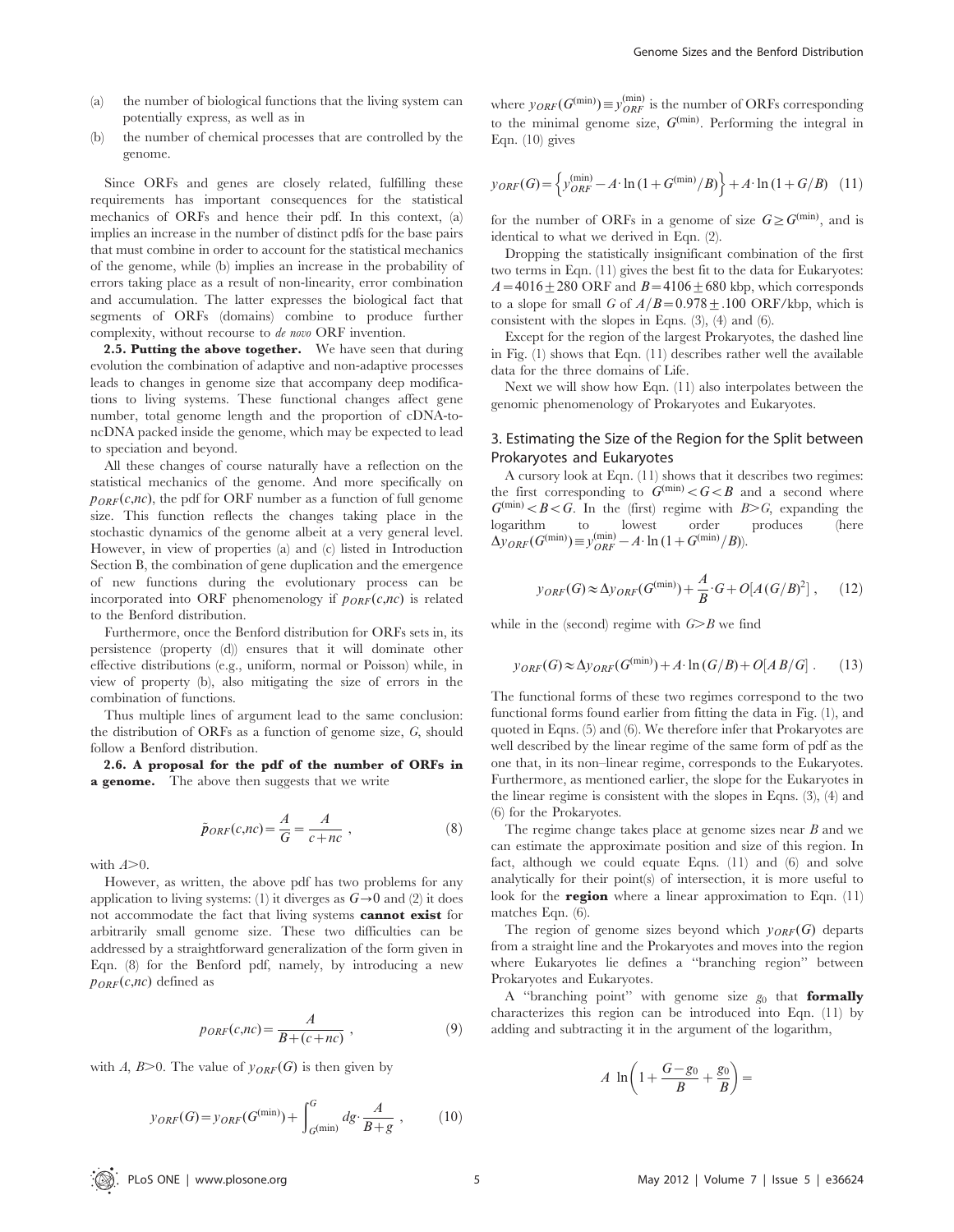$$
A \ln\left(1 + \frac{g_0}{B}\right) + A \ln\left(1 + \frac{G - g_0}{B + g_0}\right). \tag{14}
$$

From the last term in Eqn. (14) we see that there are two obvious (and mutually exclusive)  $G$  regimes:  $[P]$  (roughly corresponding to Prokaryotes) and [E] (roughly corresponding to Eukaryotes)

$$
[P]: \left| \frac{G - g_0}{B + g_0} \right| < 1 \qquad [E]: \left| \frac{G - g_0}{B + g_0} \right| > 1 \qquad (15)
$$

with a boundary in the region of  $G_{P/E}=B+2g_0$ . This value also sets the scale for the maximum genome size of Prokaryotes to a few times B, or around 8–12 Mbp.

Expanding Eqn.  $(14)$  in regime  $[P]$  around the (for now arbitrary) point  $g_0$  and requiring that the calculated  $y_{ORF}(G)$ match the fit line for Prokaryotes in Eqn. (6), we find that the various constants must be related as follows (and to simplify the notation and avoid clutter, in the following we have made the substitutions from Eqn. (6) that  $y_{ORF}^{P,0} = a$  and  $A_P = b$ ):

$$
g_0 = \frac{A}{b} - B,\tag{16}
$$

and

$$
y_{ORF}^{(\min)} = a + b \cdot g_0 + A \cdot \ln\left(\frac{1 + G^{(\min)}/B}{1 + g_0/B}\right). \tag{17}
$$

Since we took  $G^{(\min)}$  to be the minimal genome size, it follows that  $G^{(\min)} < g_0$ . Then from Eqn. (17) we have that  $y_{ORF}^{(\min)} < a+b \cdot g_0$ . A lower bound is clearly provided by  $G^{(\min)}=0$  in the form  $y_{ORF}^{(\text{min})} > a + b \cdot g_0 - A \cdot \ln(1 + g_0/B)$ . Applying the results from the fits leads to  $g_0 = 140 \pm 430$  kbp,  $32 \pm 17 < y_{ORF}^{(\text{min})} < 167 \pm 400$  ORF, and  $G_{P/E}$ =4385 + 290 kbp. The large errors on many quantities are a direct reflection of the large scatter of data about the fit line for the Eukaryotes. The uncertainties associated with the results for Prokaryotes are much smaller. Nonetheless, we consider this result highly suggestive, especially in view of other estimates of the minimal genome size [26–30].

We also see that Eqn. (11) accommodates the main observed features listed above under (i), (ii), (iii) and (iv).

#### 4. Bounding the Minimal Eukaryotic Genome

A bound on the minimum Eukaryotic genome size,  $G_E^{\text{(min)}}$ , can be produced by equating the phenomenological form in Eqn. (5) to the more general expression in Eqn. (11). This produces

$$
y_{ORF}^{(\min)} = y_{ORF}^{E,0} + A_E \ln(1 + \frac{G_E^{(\min)}}{B_E}) > 0 ,
$$
 (18)

where we have also implemented a minimal constraint on  $y_{ORF}^{(\text{min})}$ . Solving this simple inequality for  $G_E^{\text{(min)}}$  produces

$$
G_E^{\text{(min)}} > B_E \left[ \exp\left( -\frac{y_{ORF}^{E,0}}{A_E} \right) - 1 \right] \approx -\frac{y_{ORF}^{E,0} B_E}{A_E}, \quad (19)
$$

where the second form applies only if  $y_{ORF}^{E,0} \ll A_E$  (which is the case). Using the fitted parameter values below Eqn. (3) produces the result

$$
G_E^{\text{(min)}} > 90 \pm 130 \,\text{kbp} \,, \tag{20}
$$

which is consistent with the estimate for g0  $(G_E^{\text{(min)}} < g_0)$  produced in the previous section.

#### **Discussion**

We now discuss the physical interpretation and some of the consequences of the above results. The key points on which this discussion is based are that there exist clearly differentiated patterns for ORF number vs. genome size in Prokaryotic and Eukaryotic genomes, and in the observation that, except for statistical fluctuations, all the genomes are below the red diagonal line in the figure.

Our interpretations rely on entropy arguments, and in particular the consequences of maximal entropy. The Gibbs entropy for classical physical systems and the Shannon entropy [31,32] used in Information Theory [33] share a common form (although with different constants, k):  $H \equiv -k \sum_{i=1}^{W} p_i \log p_i$ , where the  $W$  states  $i$  of a stochastic variable have (normalizable) probability distribution functions,  $p_i$ . Maximizing  $H$  with respect to the  $p_i$  requires that those  $p_i$  be equally probable, or  $p_i=1/W$  for the normalized pdf. Thus  $H^{\text{max}} = k \cdot \log(W)$ , which only requires counting the states  $W$  to deduce  $H^{\text{max}}$ . Of course, this is also the form of the Boltzmann entropy for closed physical systems in equilibrium, written in its usual notation:  $S_{Boltzmann} = k_B \cdot \log W$ , where W is the number of equiprobable states and  $k_B$  is Boltzmann's constant.

Because our focus is on genome information storage and transmission, Shannon entropy is most relevant. That entropy is interpreted as ''the measure of information received when the actual value of the stochastic variable is observed'' [34]. Alternatively, it can be interpreted (cf. [31,32], Section 7, pp. 53–54) as the rate at which information in the stochastic variable can be transmitted by the communication system. The maximum entropy of a variable then characterizes the **achievable** maximum information that can be carried by the variable.

In what follows we ignore the constant,  $k$ , which plays no essential role, and assume that we are treating equally probable events and maximal attainable entropy (simply denoted by H). A good example is provided by tossing a single fair die, which has  $W = 6$  equally probable outcomes and thus a maximal entropy of  $H = \log(6)$ . If one tossed N such dice and considered the tosses to be statistically independent, the number of states for the  $N$  dice would then be  $W=6^N$  and maximal entropy  $H=N \cdot \log(6)$ .

For a genome of length  $G$  one has that if each of the  $G$  positions in the genome can be occupied by one of four nucleotides the number of (equiprobable) states is  $W \propto 4^{\degree}$ . (This is the exact analogue of the dice example given above. Of course, as is well known, this is only an idealization and an approximation. See, e.g. Ref. [35].) Therefore for genomes the **maximum entropy** is achieved when  $H^{\text{Genome}} = (\log 4) \cdot G$ . In the log-log plot of Fig. 3.1 this corresponds (using the right-hand axis label) to an appropriately shifted diagonal, parallel to the red line drawn there. This can be suitably interpreted as the maximum total information that a genome of length G can handle. In other words, full genome size dictates its maximum achievable entropy. We see at once from the figure that to a good approximation,  $y_{ORF}$  for Prokaryotes falls exactly on this line, and that Eukaryotes clearly have departed from this line for genome sizes beyond  $\sim$  4 Mbp (around the size of the quantity  $B$  in the fits).

Information is, by definition, an additive quantity. For a living system (L/S) it resides in many places. Fundamentally, it is in the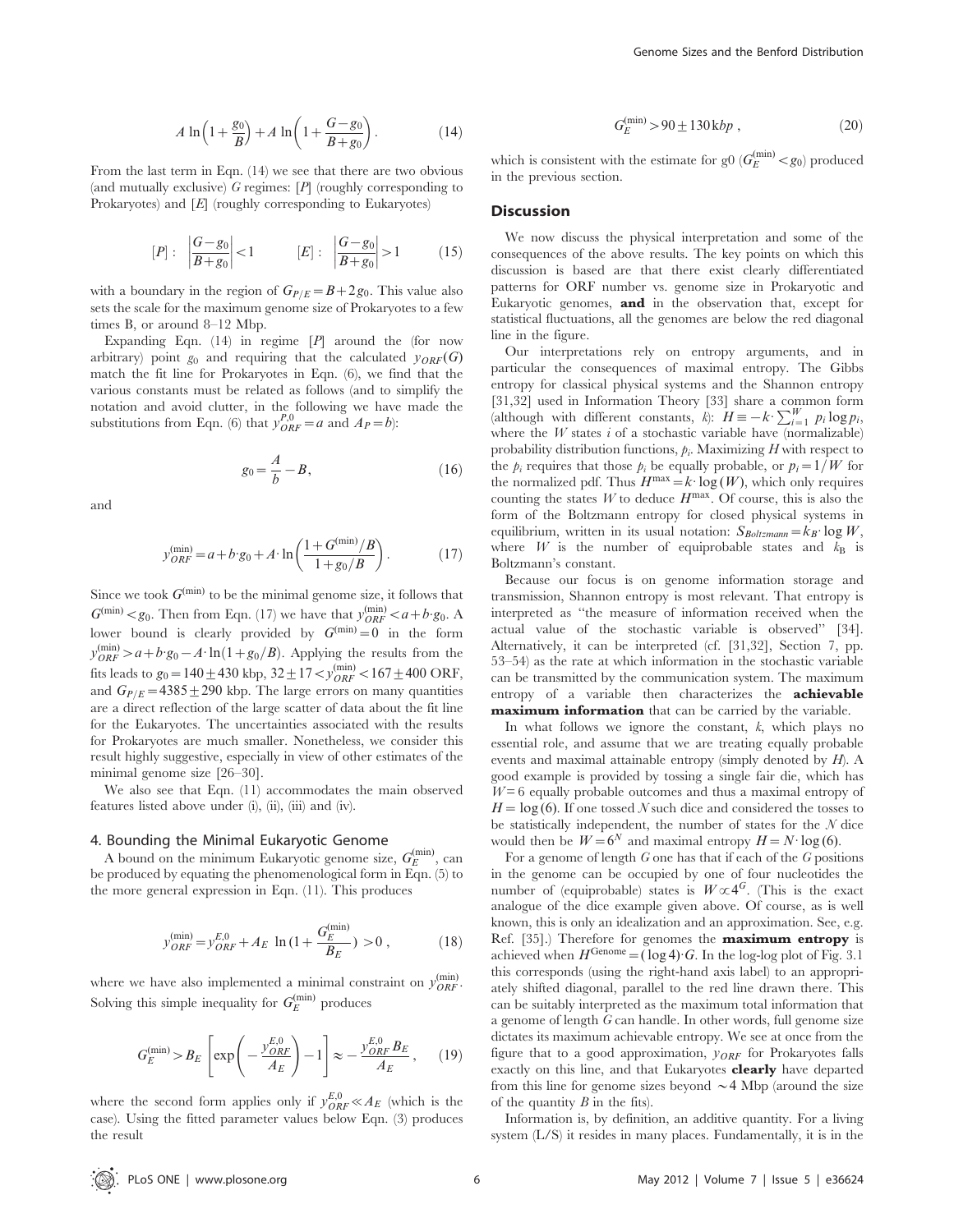selection of components used by Life for their basic architecture and the way the L/S operates (which defines a Shannon entropy  $H^{(0)}$ ), in the genes and ORFs ( $H^{ORF}$ ) and in the ncDNA piece  $(H^{\operatorname{n cDNA}}).$  (Naturally, each of the above locations for information can be split into many others for which the rules of information theory, in turn, apply.)

However, for the remainder of this discussion we will restrict ourselves to some of the most generic features of the information associated with the ORF-component of the L/S,  $(H_{L/S}^{ORF})$ , as they relate to Information Theory.

We examine the maximum value that  $H_{L/S}^{\rm ORF}$  can reach. This will happen when the pdf for the frequency of expression of the ORFs in a genome,  $p_{L/S}^{\text{ORF}}(k)$ , which describes the k states that empower the information carried by the ORFs in the L/S, is the uniform distribution. That is, when  $p_{L/S}^{\text{ORF}}(k) = \rho = \text{constant}$  for all k. That is, for maximum potentially achievable entropy we assume that each of the  $y_{ORF}$  in a genome of size G, given in Eqn. (11), is equiprobable and independent of the others. Then, for each genome, the normalization of  $p_{L/S}^{\text{ORF}}(k)$  trivially yields that  $\rho=1/y_{ORF}(G)$ . Therefore, under these assumptions, the maximum Shannon entropy for the ORFs is given by  $H_{L/S}^{\rm ORF} = \log(y_{ORF}(G))$  and measures the **maximum informa**tion that can be carried by the ORFs in a L/S whose genome size is G.

But Eqn. (11) has the two regimes identified in Eqn. (15) depending on whether  $G < G_{P/E}$  or  $G > G_{P/E}$ . Thus, there also exist two different regimes for the information carried by ORFs in extant Life: one for Prokaryotes and another for Eukaryotes. They are roughly separated by the value of  $G_{P/E}$ , which as was found earlier has a magnitude consistent with what other authors (for example [36]) have identified using completely different arguments.

Using Eqn. (12) we find that for genomes where  $G \leq B$ ,

- 1. and also such that  $A \cdot G / (B \cdot \Delta y_{ORF}) < 1$  the maximum information in ORFs is  $Max H_{L/S}^{ORF} = log(y_{ORF}) \propto G$ ,
- 2. while if  $A \cdot G / (B \cdot \Delta y_{ORF}) > 1$  then  $\text{Max}\,H_{\text{L/S}}^{\text{ORF}} = \log(y_{ORF}) \propto \log G.$

That is, when  $G \leq B$ , the information carried by the ORFs in the smaller Prokaryotes (or small Eukaryotes) approaches the maximum value accessible to a genome of size G.

On the other hand for genomes where  $G \geq B$ , which includes the largest Prokaryotes and the vast majority of Eukaryotes, one finds using Eqn. (12) that

- 1. if G is also such that  $A/(B \Delta y_{ORF})$  log  $(G/B)$  < 1 then the maximum information in ORFs is  $\text{Max}\,H_{\text{L/S}}^{\text{ORF}} = \log(y_{ORF}) \propto \log G,$
- 2. while if  $A/(B \cdot \Delta y_{ORF}) \cdot \log G > 1$  then  $\text{Max}\,H_{\text{L/S}}^{\text{ORF}} = \log(y_{ORF}) \propto \log \log G.$

Therefore, since  $G > \log G > \log (\log G)$  for all G, we see that the ORFs at maximum Shannon entropy are **always below** the maximum entropy that the full genome would potentially be capable of achieving.

The above has an interesting consequence. Since the information carried by the cDNA fraction of the genome is in the ORFs, the necessary complement for the genome to achieve its maximum information content for genomes with  $G \geq B$  is clearly provided by the non-coding fraction of the genome that, when added to the coding piece of the genome represented by cDNA, saturates the information to  $G$  from "only"  $\log \log G$ . In other words, the ncDNA component contributes to the entropy what the ORFs and, therefore, the cDNA fraction cannot. As a consequence, we see why the fraction of ncDNA has the potential to be much larger than the cDNA fraction, all of which is contained in the ORFs.

For genomes smaller than 8 or so Mbp in the linear regime for  $y_{ORF}$ , the cDNA fraction suffices to saturate the maximum information possible (actually to about 90%, as the fit to the Prokaryotes shows), but for longer genome sizes the contribution of spliceosomal introns and other forms of ncDNA is necessary in part to help support the function of ORFs and mostly in order to saturate the maximum information value possible for the genome.

This "information crisis" occurs for genomes with  $G \sim B$ , and provides a non-adaptive reason for the increase in genome size. It impacts on the fact that new opportunities arise for novel activities controlled by the ncDNA fraction but, since the ORFs are Benford distributed and property (b) of Introduction Section B applies, it also opens a new avenue for reducing the effective mutation rates in larger genomes. One can imagine that since the inverse of the product of the effective population  $\mathcal{N}_e$  with the mutation rate u controls the power of genetic drift, a further reduction in  $u$ originating in improved control due to Benford allows for a somewhat larger  $\mathcal{N}_{e}$  than the ones usually contemplated in the literature [36]. Phylogenetically and qualitatively speaking we see that a reduced mutation rate  $u$  with genome size (due to Benford) is consistent with the observation that there is ''an inverse relationship between organism size (and therefore genome length) and  $N_e u$ " [36].

#### 1. Conclusions

In conclusion, the genomic data from all three domains of Life support the proposition that the ORFs belonging to a genome of  $c+nc$  base pairs are distributed according to a "reciprocal" (or Benford) pdf. This observation helps unify and explain some salient features of the observed phenomenology, but needs some qualification. Eukaryotes are represented by the full non-linear regime of a Benford distribution for the number of ORFs as a function of G, while Prokaryotes correspond to the linear regime of the **same** (viz., they have consistent slopes) Benford distribution.

More specifically, Eqn. (11) accommodates the facts that in a plot of the number of ORFs in a genome vs. full genome size expressed in kbp, (i) the Archaea and Bacteria line up on a common curve fitted by Eqn. (4) (and consistent with Eqn. (11) in its linear regime), (ii) the **minimal** size of Prokaryotes is bounded from above by  $167 \pm 400$  ORF, (iii) that there is a **maximal** Prokaryote size on the order 8–12 Mbp, below which the nonlinear effects associated with the Benford regime are not felt, but beyond which (iv) the non-linearity of Eqns. (5) or (11) dominates and encompasses Eukaryotes with genome sizes approximately larger than 4–5 Mbp. In addition this distribution also allows one to compute a minimum genome size for Eukaryotes (which with the data used in this paper also turns out to have a large error) of about  $90+130$  kbp.

In other words our results apply to all of Life, with Prokaryotes being in the linear regime of a Benford distribution, while Eukaryotes are in the non–linear regime of the same Benford distribution.

The Benford distribution depends only on the full genome size, G, and necessarily mixes cDNA and ncDNA fractions. We infer from this that the relative sizes of these two fractions must also depend on the full genome size, and therefore are not independent of each other: for a given genome of size  $G$  the ratio of these two fractions is a function of the full genome size. If the average size of a Prokaryote ORF is 1 kbp (see below), then the values quoted for the linear slope parameters (viz.,  $A_B$  and  $A_A$  in Eqns. (3) and (4))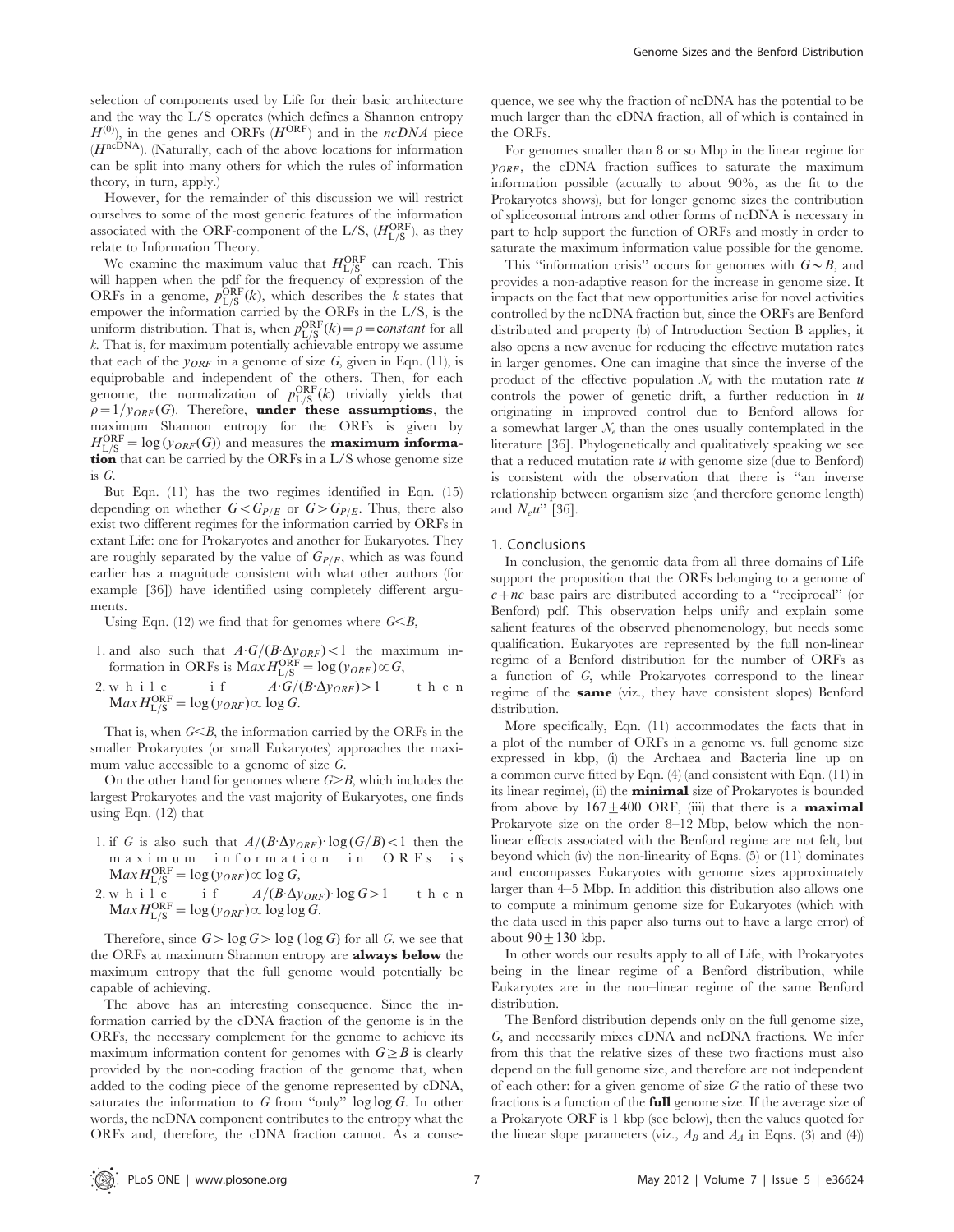indicate that the ncDNA fraction in most Prokaryotes is less than (or the order of) 10% of the total genome length.

By appealing to the most basic notions of information theory, we have seen that information is bounded in a genome of size  $G$ and must lie below a maximum possible value of  $log(G)$ .

If the average size of an ORF is of the order of 1 kbp in Prokaryotes (as is usually assumed [16,21]) the cDNA fraction (expressed as ORFs) almost saturates the maximum information that can be packed into the genome. But in Eukaryotes the situation is very different: the information in cDNA (ORFs) is far less than the information potentially contained in ncDNA, which could (at least in principle) be somehow expressed at a level that eventually saturates the upper bound mentioned above.

Whatever their specifics we see that the mechanisms for ORF– information management in Eukaryotes must involve non–linear information control. In Prokaryotes, on the other hand, the expression of the cDNA is essentially linear and therefore potentially simpler, albeit limited.

Finally we remark that information theory can provide us with a promising starting point for understanding and interpreting the results of our ''Life-wide'' fits.

## Methods

We give here a short description of the data and the methods we have used for obtaining and interpreting our fits.

## 1. Fits and Statistical Analysis

The data that we analyze were obtained from the completed entries (more than 1000) in the GOLD database [3] in early 2010. These data specify the genome size (in kilobasepairs: kbp), the number of ORFs identified, and the metadata (specifying the organism) for each organism. There were a number of typographical errors in the database that we corrected using the accompanying publication information. A few additional entries for recently sequenced Eukaryotes that had not yet been added to the database were made from the literature.

The 953 separate data for Bacteria ranged in size from 188 ORF for Candidatus Hodgkinia cicadicola to 9771 ORF for Sorangium cellulosum, a range of nearly two orders of magnitude. The 106 separate data for Eukaryotes ranged in size from 464 ORF for Guillardia theta to 50000 ORF for Oryza sativa, which is two orders of magnitude, in contrast to nearly four orders of magnitude in genome sizes. The 69 Archaea range from 643 ORF for Nanoarchaeum equitans to 4853 ORF for Methanosarcina acetivorans, a span slightly less than one order of magnitude.

In the Results Section we fit the number of ORFs to functions of the total genome size. In order to perform these fits we need a calculational scheme that takes into account appropriate uncertainties for the data that we use. We assume no uncertainty in the number of base pairs in each genome, and use this as our independent variable. The spread in the data as a function of the number of ORFs (or genome size) provides an estimate of the uncertainties associated with our data. It is shown in Figs. (S1) and (S2) of the SM that the data for Bacteria have small spread for small genome size and large spread for large size, which removes from consideration a uniform error (used in ordinary least-squares fitting). A similar result holds for Eukaryotes, as shown in Figs. (S3) and (S4) of the SM. We therefore assume that the uncertainty in the number of ORFs for each genome size is proportional to the number of ORFs in each datum,  $y_{ORF}^i$ . That is, we assume a common fractional uncertainty per  $\widetilde{\text{ORF}}$  (denoted by  $\lambda$ ), which is consistent with the spread in the fractional residuals from our fits (see Figs. (S2) and (S4) of the SM, and the discussion in the next paragraph). Denoting the uncertainty in the  $i$ -th datum by  $\sigma_i = \lambda y_{ORF}^i$ , the fitting is done by minimizing the usual  $X^2$ function with respect to all parameters in the fitting function,  $F$ :

$$
\chi^2 = \sum_{i=1}^N \left( \frac{y_{ORF}^i - F_i}{\sigma_i} \right)^2,\tag{21}
$$

where N is the number of data and  $F_i$  is the value of the fitting function corresponding to the  $i$ -th datum. This is a form of weighted least-squares minimization (an extensive discussion of this is provided in the SM). Although the parameter  $\lambda$  plays no role in the determination of the best-fit parameters, it is required for estimating uncertainties in those parameters and we used the maximum likelihood estimate for  $\lambda$  (as described in detail in the SM). Note that the maximum likelihood estimate for  $\lambda$  is identical to adjusting the fitted value of  $X^2$  per degree of freedom to 1 (cf. the SM).

Had we resorted to ordinary least-squares minimization (corresponding to uniform  $\sigma_i$ ), the large range of ORF sizes would have rendered the fits sensitive only to the largest genomes, and therefore largely useless. In contrast an important consequence of our form of  $\sigma_i$  is that the fits are equally sensitive to all data, large or small. We emphasize that for any fit the resulting distribution of fractional residuals  $[(y_{ORF}^i - F_i^{\text{fit}})/\sigma_i]$  for any genome size should be roughly independent of that size (e.g., a uniform variance). This is demonstrated in the in Figs. (S1) and (S2) for Bacteria, in Figs. (S3) and (S4) for Eukaryotes, and the extensive accompanying discussion. We also tested the fractional residuals against the hypothesis that they were Gaussian distributed. Outliers for the Bacteria case (defined as being more than three standard deviations from the fit) were too many (roughly 2% compared to an expected 1/4%) to achieve a good P-value. The effect of the outliers was tested by deleting them and refitting, resulting in fits that were statistically equivalent to the full fits that were reported in the Results Section. Other than the excessive number of outliers the Gaussian comparison was quite satisfactory: the SM should be consulted for details.

In the Results Section we quoted standard deviations for the fitted parameters, rather than P-values. The latter can be deduced from the t-statistic, which is the ratio of a parameter's value to its standard deviation. Any value greater than about 2 satisfies the usual 95% criterion for a significant result (viz., statistical fluctuations alone cannot account for the fit). The quality of our fits (for at least one fit parameter and thus for the fit as a whole) generates t-statistics and F-statistics that are far larger than needed to satisfy this criterion. The corresponding P-values are tiny and thus uninformative and have not been quoted in the text (details are in the SM).

# Supporting Information

Figure S1 Bacteria Data, Fits and Residuals. Distribution of Bacteria data about the fit line (in red) and absolute residuals relative to that line (in green) as a function of genome size in kbp. Fractional residuals are shown in blue. (TIFF)

Figure S2 Bacteria Fractional Residuals. Distribution of Bacteria fractional residuals (in blue) as a function of genome size in kbp. The black line corresponds to the fit, while the red dashed lines are one standard deviation away, and the dotted black lines are two standard deviations away.

(TIFF)